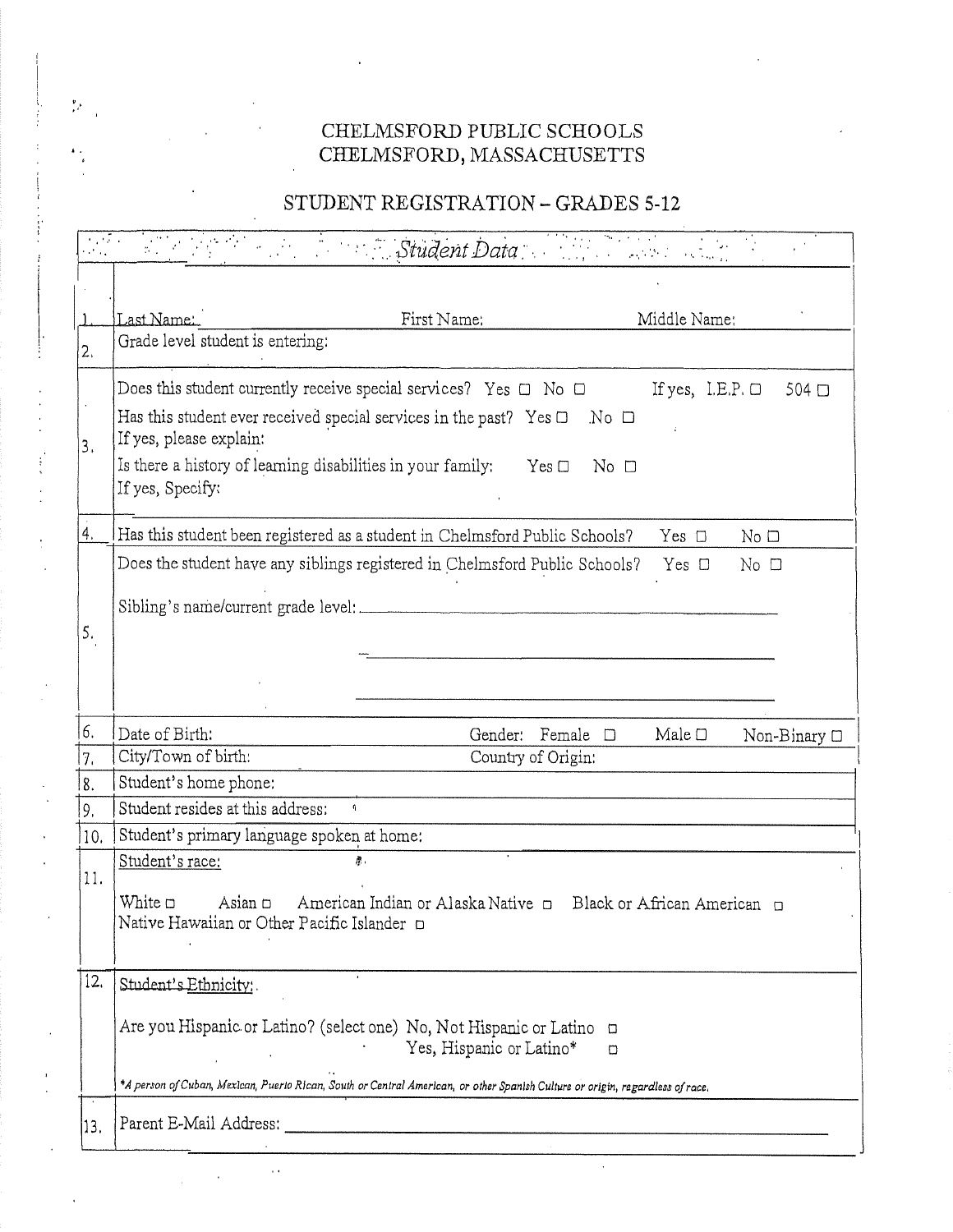| e.                         |               | First Parent/Guardian Contact Information         |                                                        |                                     |
|----------------------------|---------------|---------------------------------------------------|--------------------------------------------------------|-------------------------------------|
| 1st Contact Name           | Relationship  | Lives w/student?                                  | Custody issue Yes<br>⊔                                 | $No$ $\Box$                         |
|                            |               | $\mathrm{No}\ \square$<br>$\mathrm{Yes}\ \square$ | If yes, is this contact a custodial parent? Yes $\Box$ | $\blacksquare$ No. $\square$        |
| Address (if different than | Email Address | Workplace                                         | Can Dismiss Student?                                   | Can Receive Student?                |
| student)                   |               |                                                   | No <sub>D</sub><br>$\operatorname{Yes}\,\square$       | No D<br>$\operatorname{Yes} \ \Box$ |
| Phone Numbers              |               |                                                   |                                                        | Unlisted?                           |
|                            |               | Mobile Phone (Primary)                            |                                                        | $Yes \Box No \Box$                  |
| Home Phone (Primary)       |               | Mobile Phone (Alt.)                               |                                                        | $Yes \Box No \Box$                  |
| Home Phone (Alt.)          |               |                                                   |                                                        | $Yes \Box No \Box$                  |
| Work Phone (Primary)       |               |                                                   |                                                        |                                     |
| Work Phone (Alt.)          |               |                                                   |                                                        | Yes □ No □                          |

 $\frac{1}{\sqrt{2}}$ 

 $\frac{1}{2}$ 

Ì,

 $\boldsymbol{\cdot}$ 

|                                           |               | Competing on the second Parent/Guardian Contact Information and the second labor and |                                    |                                                                  |
|-------------------------------------------|---------------|--------------------------------------------------------------------------------------|------------------------------------|------------------------------------------------------------------|
| 2nd Contact Name                          | Relationship  | Lives w/student?                                                                     | Custody issue Yes $\Box$ No $\Box$ |                                                                  |
|                                           |               | $\mathrm{No}\ \square$<br>$\mathrm{Yes}\ \Box$                                       |                                    | If yes, is this contact a custodial parent? Yes $\Box$ No $\Box$ |
| Address (if different than                | Email Address | Workplace                                                                            | Can Dismiss Student?               | Can Receive Student?                                             |
| student)                                  |               |                                                                                      | No D<br>$\operatorname{Yes} \Box$  | $\mathrm{No}\ \Box$<br>$\mathrm{Yes}\ \Box$                      |
| Phone Numbers                             |               |                                                                                      |                                    | Unlisted?                                                        |
|                                           |               | Mobile Phone (Primary)                                                               |                                    | $Yes \Box No \Box$                                               |
| Home Phone (Primary)                      |               | Mobile Phone (Alt.)                                                                  |                                    | $Yes \Box No \Box$                                               |
| Home Phone (Alt.)                         |               |                                                                                      |                                    | $Yes \Box No \Box$                                               |
| Work Phone (Primary)<br>Work Phone (Alt.) |               |                                                                                      |                                    | $Yes \Box No \Box$                                               |
|                                           |               |                                                                                      |                                    |                                                                  |

| First Emergency Contact if Parents/Guardians CAN NOT Be Reached<br>$\chi_{\rm{max}}$ , $\chi_{\rm{max}}$<br>$\mathbf{r}$ |              |                            |                      |                      |
|--------------------------------------------------------------------------------------------------------------------------|--------------|----------------------------|----------------------|----------------------|
| Contact Name                                                                                                             | Relationship | Lives w/student?           | Can Dismiss Student? | Can Receive Student? |
|                                                                                                                          |              | Yes $\square$ No $\square$ | ⊢ No □<br>$Yes \Box$ | No □<br>Yes $\Box$   |
| Address (if different than student)                                                                                      |              | Email Address              |                      |                      |
| Phone Numbers                                                                                                            |              |                            | $\bullet$            | Unlisted?            |
| Home Phone (Primary)                                                                                                     |              | Mobile Phone (Primary)     |                      | $Yes \Box No \Box$   |
| Home Phone (Alt.)                                                                                                        |              | Mobile Phone (Alt.)        |                      | $Yes \Box No \Box$   |
| Work Phone (Primary)                                                                                                     |              |                            |                      | $Yes \Box No \Box$   |
| Work Phone (Alt.)                                                                                                        |              |                            |                      | $Yes \Box No \Box$   |
|                                                                                                                          |              |                            |                      |                      |

| Relationship                              | Lives w/student? |                     | Can Receive Student?                                                                                               |  |  |
|-------------------------------------------|------------------|---------------------|--------------------------------------------------------------------------------------------------------------------|--|--|
|                                           | No □<br>Yes □    | $Yes \Box No \Box$  | No □<br>$\gamma$ es $\Box$                                                                                         |  |  |
|                                           |                  |                     |                                                                                                                    |  |  |
| Address (if different than student)       |                  |                     |                                                                                                                    |  |  |
| Phone Numbers                             |                  |                     | Unlisted?                                                                                                          |  |  |
| Home Phone (Primary)<br>Home Phone (Alt.) |                  |                     | Yes $\Box$ No $\Box$                                                                                               |  |  |
|                                           |                  | Mobile Phone (Alt.) |                                                                                                                    |  |  |
| Work Phone (Primary)                      |                  |                     | Yes $\Box$ No $\Box$                                                                                               |  |  |
| Work Phone (Alt.)                         |                  |                     | $Yes \Box No \Box$                                                                                                 |  |  |
|                                           |                  | Email Address       | Second Emergency Contact if Parents/Guardians CAN NOT Be Reached<br>Can Dismiss Student?<br>Mobile Phone (Primary) |  |  |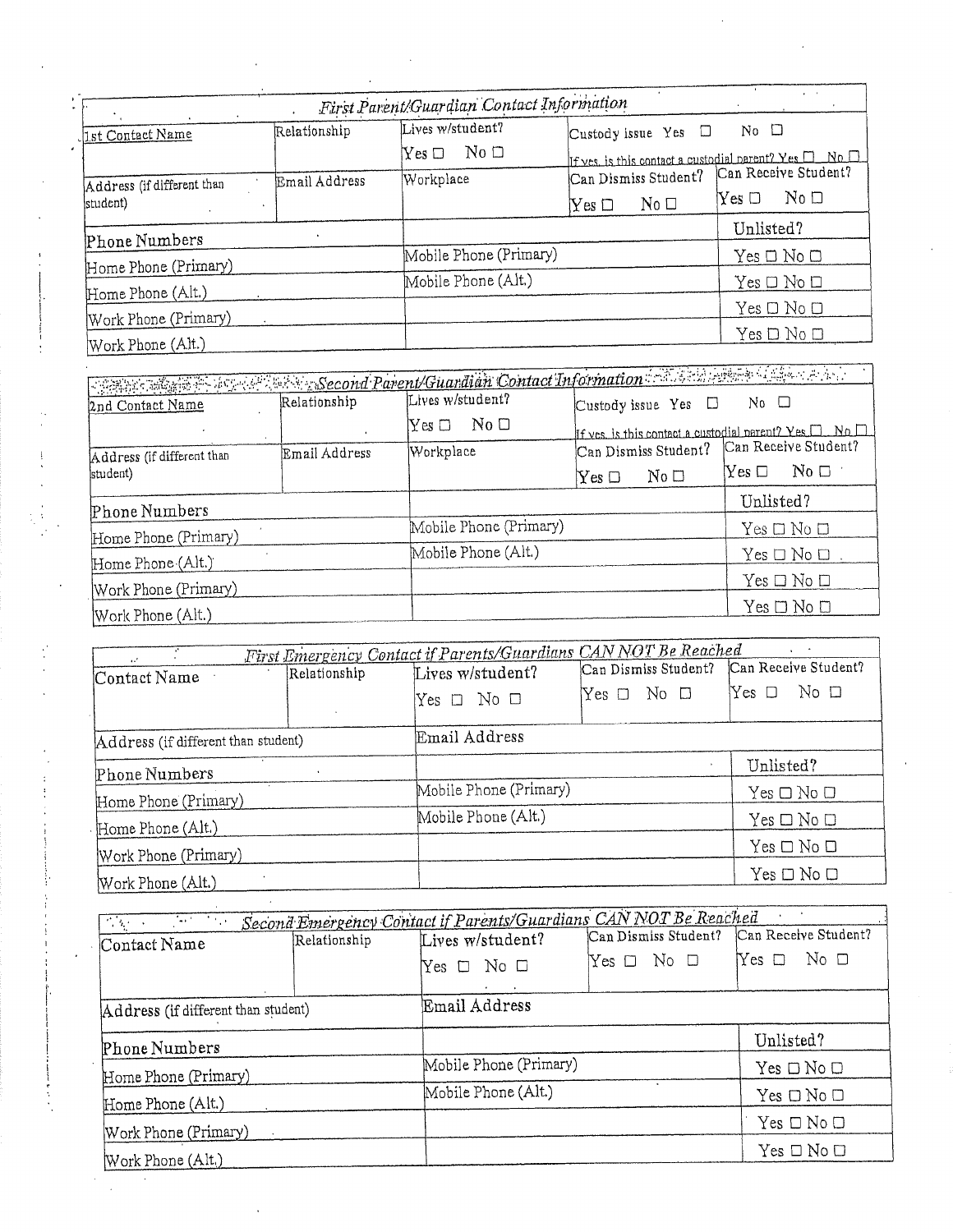## Home Language Survey

Massachusetts Department of Elementary and Secondary Education regulations requ Massachusetts Department of Elementary and Secondary Equation regulations require that an econome December 20<br>In each student's home in order to identify their specific language needs. This information is essential in orde assessment of your child, Please help us meet this Important requirement by answering the following questions. Thank you for your Home Lan<br>
Massachusetts Department of Elementary and Secondary Educatio<br>
in each student's home in order to identify their specific language ne<br>
meaningful instruction for all students. If a language other than Engl<br>
asses Examples and Section<br>
assachusetts Department of Elementary and Section<br>
areach student's home in order to identify their species<br>
areaningful instruction for all students. If a language<br>
sessment of your child. Please hel re that all schools determine the language(s) spoken

| Home Language Survey                                                                                                                                                                                                                                                                                                                                                                                                                                                                                                                                             |
|------------------------------------------------------------------------------------------------------------------------------------------------------------------------------------------------------------------------------------------------------------------------------------------------------------------------------------------------------------------------------------------------------------------------------------------------------------------------------------------------------------------------------------------------------------------|
| Massachusetts Department of Elementary and Secondary Education regulations require that all schools determine the language(s) spoken<br>in each student's home in order to identify their specific language needs. This information is essential in order for schools to provide<br>meaningful instruction for all students. If a language other than English is spoken in the home, the District is required to do further<br>assessment of your child. Please help us meet this important requirement by answering the following questions. Thank you for your |
|                                                                                                                                                                                                                                                                                                                                                                                                                                                                                                                                                                  |
|                                                                                                                                                                                                                                                                                                                                                                                                                                                                                                                                                                  |
| Gender<br>Last Name                                                                                                                                                                                                                                                                                                                                                                                                                                                                                                                                              |
|                                                                                                                                                                                                                                                                                                                                                                                                                                                                                                                                                                  |
| Date first enrolled in ANY U.S. school                                                                                                                                                                                                                                                                                                                                                                                                                                                                                                                           |
|                                                                                                                                                                                                                                                                                                                                                                                                                                                                                                                                                                  |
| <b>Current Grade</b><br>Start Date in New School (mm/dd/yyyy) Name of Former School and Town                                                                                                                                                                                                                                                                                                                                                                                                                                                                     |
|                                                                                                                                                                                                                                                                                                                                                                                                                                                                                                                                                                  |
| Which language(s) are spoken with your child?<br>(include relatives -grandparents, uncles, aunts, etc. - and<br>caregivers)                                                                                                                                                                                                                                                                                                                                                                                                                                      |
| seldom / sometimes / often /                                                                                                                                                                                                                                                                                                                                                                                                                                                                                                                                     |
| always<br>seldom / sometimes / often /                                                                                                                                                                                                                                                                                                                                                                                                                                                                                                                           |
| always<br>Which language do you use most with your child?                                                                                                                                                                                                                                                                                                                                                                                                                                                                                                        |
|                                                                                                                                                                                                                                                                                                                                                                                                                                                                                                                                                                  |
| Which languages does your child use? (circle one)                                                                                                                                                                                                                                                                                                                                                                                                                                                                                                                |
| How many years has the student been in U.S. Schools? (not                                                                                                                                                                                                                                                                                                                                                                                                                                                                                                        |
| always                                                                                                                                                                                                                                                                                                                                                                                                                                                                                                                                                           |
| ____________________________seldom / sometimes / often /<br>always                                                                                                                                                                                                                                                                                                                                                                                                                                                                                               |
| Will you require an interpreter/translator at Parent-Teacher<br>meetings?                                                                                                                                                                                                                                                                                                                                                                                                                                                                                        |
| If yes, what language?                                                                                                                                                                                                                                                                                                                                                                                                                                                                                                                                           |
|                                                                                                                                                                                                                                                                                                                                                                                                                                                                                                                                                                  |
|                                                                                                                                                                                                                                                                                                                                                                                                                                                                                                                                                                  |
| /20                                                                                                                                                                                                                                                                                                                                                                                                                                                                                                                                                              |
|                                                                                                                                                                                                                                                                                                                                                                                                                                                                                                                                                                  |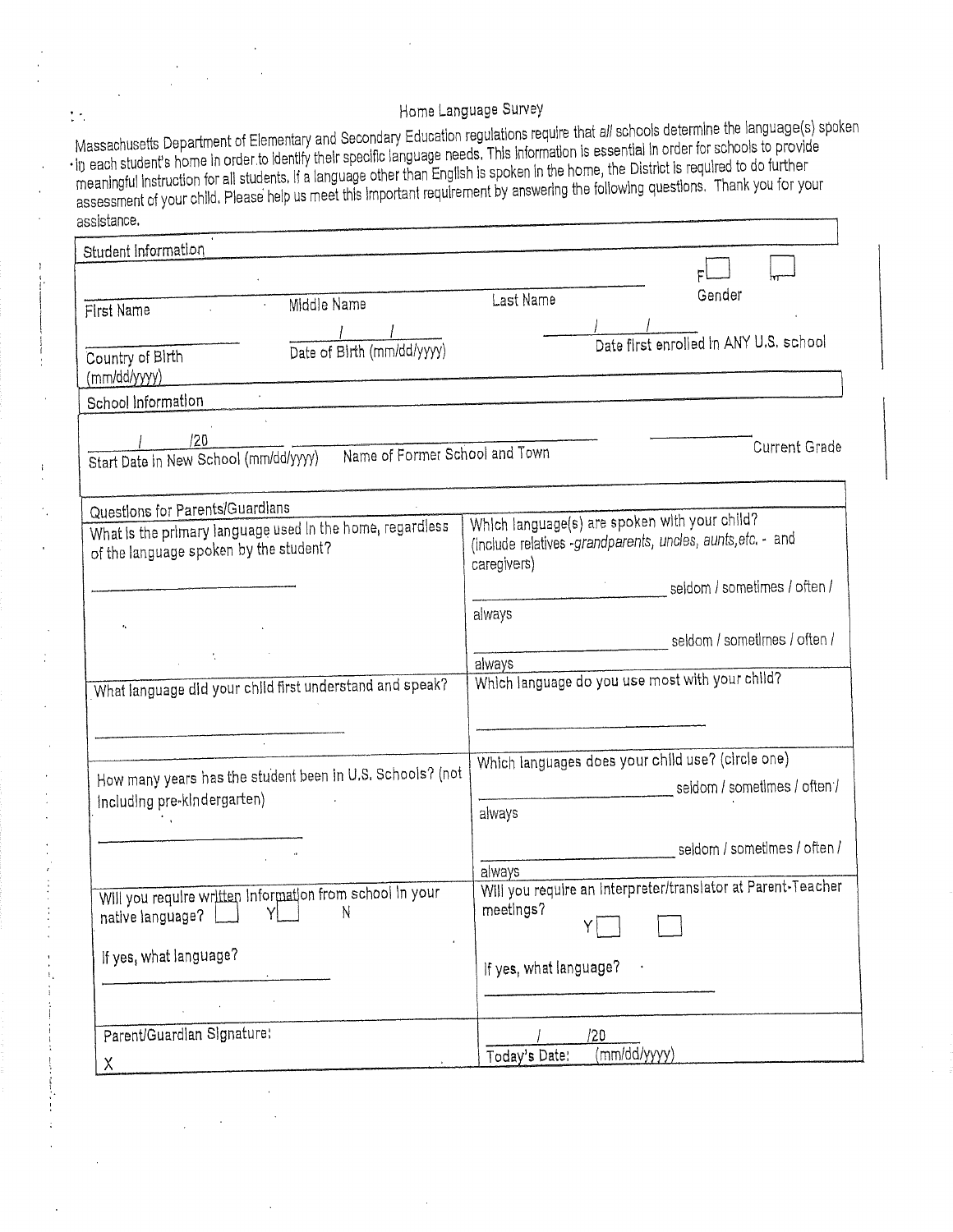|                                            |                                                                                                                    | CHELMSFORD PUBLIC SCHOOL                       |                                                                                                                                                                                                                                                                                                                                                                                                                                                                     |               |
|--------------------------------------------|--------------------------------------------------------------------------------------------------------------------|------------------------------------------------|---------------------------------------------------------------------------------------------------------------------------------------------------------------------------------------------------------------------------------------------------------------------------------------------------------------------------------------------------------------------------------------------------------------------------------------------------------------------|---------------|
|                                            |                                                                                                                    | <b>Emergency Medical Information</b>           |                                                                                                                                                                                                                                                                                                                                                                                                                                                                     |               |
|                                            |                                                                                                                    |                                                |                                                                                                                                                                                                                                                                                                                                                                                                                                                                     |               |
|                                            |                                                                                                                    |                                                |                                                                                                                                                                                                                                                                                                                                                                                                                                                                     |               |
|                                            |                                                                                                                    |                                                |                                                                                                                                                                                                                                                                                                                                                                                                                                                                     |               |
|                                            |                                                                                                                    |                                                |                                                                                                                                                                                                                                                                                                                                                                                                                                                                     |               |
|                                            |                                                                                                                    |                                                | $\begin{tabular}{ c c c } \hline \multicolumn{3}{ c }{\text{CellH}} & \multicolumn{3}{ c }{\text{CellH}}\\ \hline \multicolumn{3}{ c }{\text{CellH}} & \multicolumn{3}{ c }{\text{CellH}} & \multicolumn{3}{ c }{\text{CellH}}\\ \hline \multicolumn{3}{ c }{\text{CellH}} & \multicolumn{3}{ c }{\text{CellH}} & \multicolumn{3}{ c }{\text{CellH}} & \multicolumn{3}{ c }{\text{RelH}}\\ \hline \multicolumn{3}{ c }{\text{CellH}} & \multicolumn{3}{ c }{\text{$ |               |
|                                            |                                                                                                                    |                                                |                                                                                                                                                                                                                                                                                                                                                                                                                                                                     |               |
|                                            | Additional Guardian Name                                                                                           |                                                | Email experience and the state of the state of the state of the state of the state of the state of the state of the state of the state of the state of the state of the state of the state of the state of the state of the st<br>Employer: Email Contains to call First? Work Work Becond?<br>Which phone # to call First?                                                                                                                                         |               |
| pérson(s)<br>$1$ st                        | If guardian not available, piease list individuals who we can release your child to:<br>relationship               |                                                | and phone numbers                                                                                                                                                                                                                                                                                                                                                                                                                                                   |               |
| 12nd                                       | .<br>1980 - Marie Lander, amerikansk politiker (og 1980), som en blev politiker (og 1980), som en blev politiker ( |                                                |                                                                                                                                                                                                                                                                                                                                                                                                                                                                     |               |
|                                            |                                                                                                                    |                                                | Allergies: No allergies Q Environmental Allergies Q Medication Allergies Q (List)                                                                                                                                                                                                                                                                                                                                                                                   |               |
|                                            | $^{\prime}$ . (* $\dot{H}$ ealth Provider's documentation required)                                                |                                                | " *Latex Q Bee/Insect Q *Food Q (List) ______________________________ Is Epi pen prescribed? *Yes Q No Q<br>Has an Epi pen ever been given? Yes Q No Q                                                                                                                                                                                                                                                                                                              |               |
| Check all conditions that apply: 0         |                                                                                                                    |                                                | Check if no conditions apply: 0<br><b>Q</b> Strep throat Infections (history of)                                                                                                                                                                                                                                                                                                                                                                                    |               |
| $Q$ ADD/ADHD<br>$\overline{u}$ Anxlety     | $\Box$ Diabetes<br><b>Q</b> , Developmental Delays                                                                 | <b>D</b> Kldney<br><b>Q</b> Lactose Intolerant | <b>Q</b> Other                                                                                                                                                                                                                                                                                                                                                                                                                                                      |               |
| $\overline{a}$ Asthma                      | <b>C</b> Ear Infections                                                                                            | <b>O</b> Migralnes                             | Hospitalizations this year? Yes Q No Q                                                                                                                                                                                                                                                                                                                                                                                                                              |               |
| Q Arthritis                                | <b>Q</b> Eyeglasses/Contacts                                                                                       | <b>Q</b> Nosebleeds                            | Reason?<br>Previous Concussions? Yes D No D                                                                                                                                                                                                                                                                                                                                                                                                                         |               |
| <b>Q</b> Autlsm spectrum                   | $\square$ Gastric reflux                                                                                           | C Reflux (other)                               | Dates                                                                                                                                                                                                                                                                                                                                                                                                                                                               |               |
| <b>Q</b> Bladder Control'                  | <b>Q</b> Hearing Loss                                                                                              | <b>Q</b> Selzures                              | □ Emotional Concerns? _________________                                                                                                                                                                                                                                                                                                                                                                                                                             |               |
| <b>Q</b> Constipation.<br><b>Q</b> Cellac  | <b>Q</b> Heart Condition<br><b>D</b> Heart Murmur                                                                  | <b>Q</b> Scollosis                             |                                                                                                                                                                                                                                                                                                                                                                                                                                                                     |               |
|                                            | Is an inhaler and/or nebulizer prescribed for your child? Yes Q No Q                                               |                                                | Will it be sent to school? Yes □ No □                                                                                                                                                                                                                                                                                                                                                                                                                               |               |
| List all medications your child is taking: |                                                                                                                    |                                                |                                                                                                                                                                                                                                                                                                                                                                                                                                                                     |               |
|                                            |                                                                                                                    |                                                | Dose:                                                                                                                                                                                                                                                                                                                                                                                                                                                               |               |
|                                            |                                                                                                                    |                                                | Dose:<br>$\begin{tabular}{ c c c } \hline \multicolumn{3}{ c }{\text{Dose:}} & \multicolumn{3}{ c }{\text{Dose:}} \\ \hline \end{tabular}$                                                                                                                                                                                                                                                                                                                          |               |
|                                            | permission, and be supplied and delivered by parent in the original container.                                     |                                                | Medications necessary to be given during the school day must have a written physician's order, written parental                                                                                                                                                                                                                                                                                                                                                     |               |
| ka i sa                                    |                                                                                                                    |                                                | If needed, I give permission for the school nurse to administer and/or apply the following medications<br>approved by our school physician: Bacitracin, Caladryl, First Ald Cream, Hydrocortisone, Hypoallergenic<br>skin lotion, Saline Eye Solution, Silvadene Cream, Sting Kill Swabs, Tums, Ibuprofen (Motrin),<br>diphenhydramine(Benadryl), acetaminophen(Tylenol), Aquaphor or Vaseline. YES Q NOQ                                                           |               |
|                                            | personnel, to meet my child's health, safety and/or educational needs,                                             |                                                | I give the school nurse permission when needed, to share information confidentially with appropriate<br>YES Q NO Q                                                                                                                                                                                                                                                                                                                                                  |               |
|                                            |                                                                                                                    |                                                | I give the school nurse permission to speak with my listed pediatrician to facilitate care of my child<br>YES Q NO Q                                                                                                                                                                                                                                                                                                                                                |               |
|                                            |                                                                                                                    |                                                |                                                                                                                                                                                                                                                                                                                                                                                                                                                                     |               |
|                                            |                                                                                                                    |                                                |                                                                                                                                                                                                                                                                                                                                                                                                                                                                     |               |
|                                            |                                                                                                                    |                                                | with the provider of the contract of the phone of the phone of the contract of the phone of the contract of the contract of the contract of the contract of the contract of the contract of the contract of the contract of th                                                                                                                                                                                                                                      |               |
| confidential                               |                                                                                                                    |                                                | $^{\ast\ast}$ if your child has no health insurance, <i>state none. Ma</i> ssachusetts offers uninsured children health insurance<br>plans for free or at a reduced rate. Please contact the school nurse for information. All communications are                                                                                                                                                                                                                   |               |
|                                            |                                                                                                                    |                                                |                                                                                                                                                                                                                                                                                                                                                                                                                                                                     | Rev 4/2019 pg |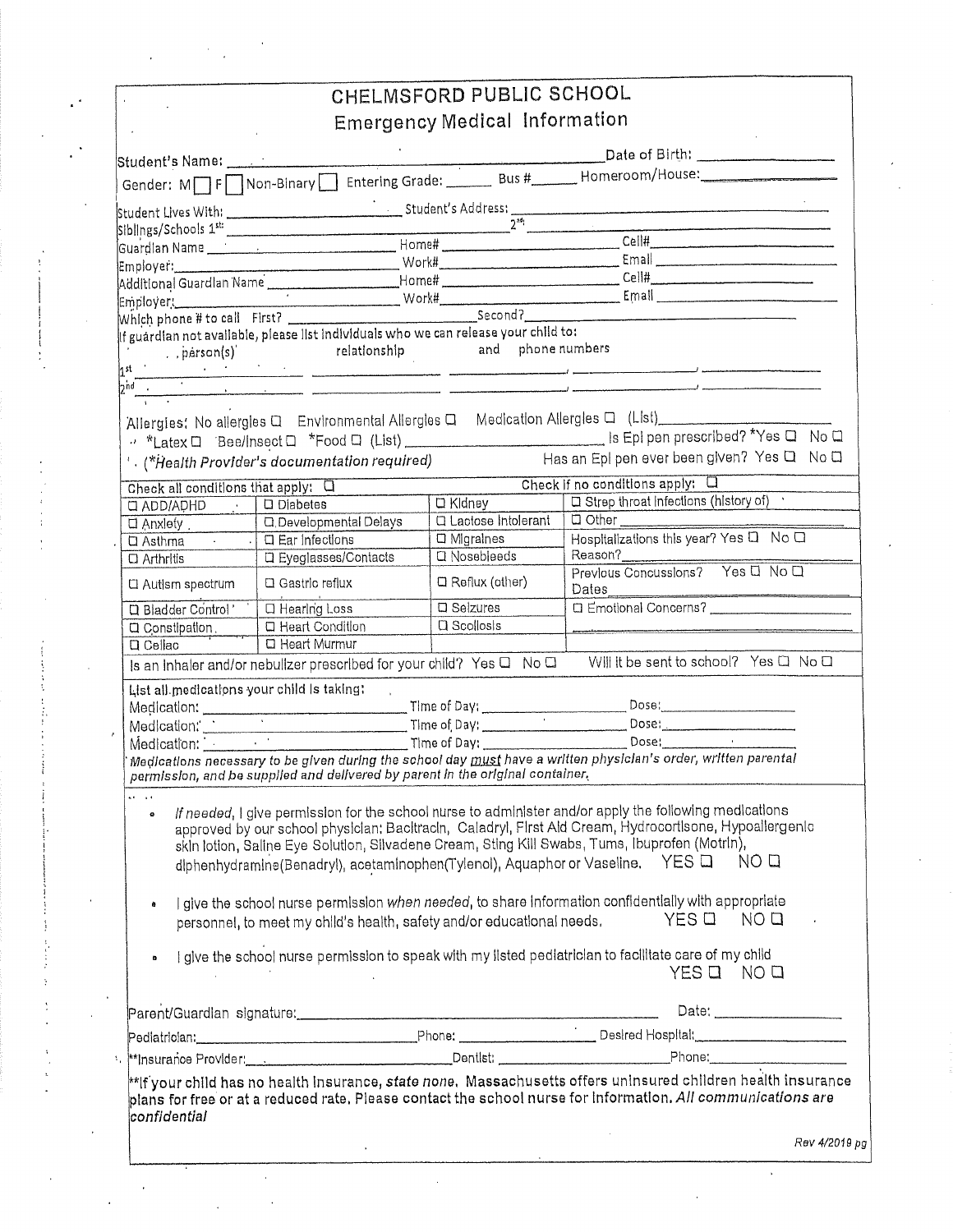# with the contract of the contract of the CHELMSFORD PUBLIC SCH 7

230 North Road, Chelmsford, MA 01824 Telephone: (978) 261-6100 Fax: (978) 251-5110

### C,O.R.L (Criminal Offender Registration Information)

 $\frac{1}{2}$ 

Dear Chelmsford Public School Parents and Volunteers:

\$

In an effort to provide the safest schoo) environment possible for students and staff, federal law requires school districts to conduct criminal background checks known as C,O.R.1. (Criminal Offender Registration Information) on all employees and volunteers working with children, Therefore, all volunteers in the Chelmsford Public Schools are required to have submitted a C,O.R.L form before they are able to work with our students, It is important to remember you will not be allowed to participate in volunteer activities without this background check. Only one form is required to be filled out to be a volunteer for all of Chelmsford's schools.

anned is reviewed only by authorized start,<br>ector of Personnel. All information will be<br>I.I. forms are kept at the schools but each second is<br>c, O,R.I, on file, Once your C,O,R.I, has be<br>nool at which you wish to volunteer Tf pou plan to be a yolunteer in the Chelmsford Public Schools, you need to fill out the attached C.O.R.L form, To submit the form, please provide it to your child's school or to the Central Administration Office, along with a government issued picture 1D such as a driver's license or passport, 'The C.O,R.L form will be sent to Central Administration for processing through the Personnel Office, The information obtained is reviewed only by authorized staff, the Chelmsford Superintendent of Schools and the Director of Personnel, All information will be held in the strictest of confidence. No copies of the C,O.R.I, forms are kept at the schools but each school will have a list of all volunteers who have an approved C,O,R,I, on file, Once your C,O,R.I, has been processed it is valid for three years, You can call the school at which you wish to volunteer to check your C.O.R.1, status to confirm it is still  $v$ alid.

The Chelmsford Public Schools has a very large and: snocessfiul volunteer program that inchides library, computer, classroom, and fieldtrip volunteers. We truly appreciate the efforts of all volunteers. Thank you for your participation and service to our schools and students,

Sincerely,

 $\frac{1}{2}$ Jay Lang, Superintendent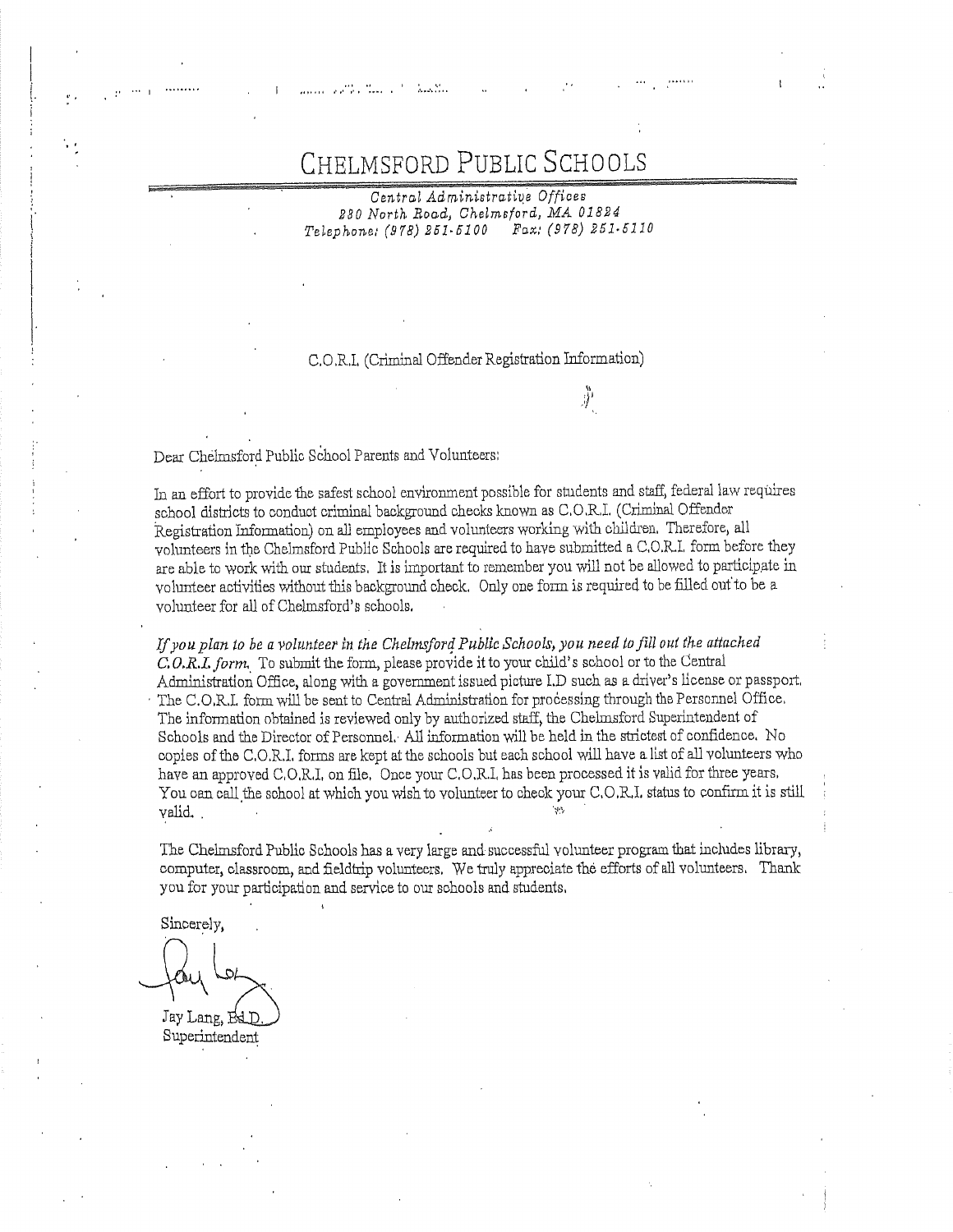| THE COMMONWEALTH OF MASSACHUSETTS<br>EXECUTIVE OFFICE OF PUBLIC SAFETY AND SECURITY<br>Department of Criminal Justice Information Services<br>200 Arlington Street, Suite 2200, Chelsea, MA 02150<br>TEL: 617-660-4640   TTY: 617-660-4606   FAX: 617-660-5973                                                                                                      |                |
|---------------------------------------------------------------------------------------------------------------------------------------------------------------------------------------------------------------------------------------------------------------------------------------------------------------------------------------------------------------------|----------------|
| MASS, GOV/CJIS                                                                                                                                                                                                                                                                                                                                                      |                |
| Criminal Offender Record Information (CORI)<br>Acknowledgement Form                                                                                                                                                                                                                                                                                                 |                |
| To be used by organizations conducting CORI checks for employment, volunteer, subcontractor, licensing, and housing                                                                                                                                                                                                                                                 |                |
|                                                                                                                                                                                                                                                                                                                                                                     |                |
| Chelmsford Public Schools example is registered under the<br>(Organization)                                                                                                                                                                                                                                                                                         |                |
| provisions of M.G.L. c.6, § 172 to receive CORI for the purpose of screening current and otherwise qualified prospective<br>employees, subcontractors, volunteers, license applicants, current licensees, and applicants for the rental or lease of<br>housing.<br>and the control of the con-                                                                      |                |
| As a prospective or current employee, subcontractor, volunteer, Ilcense applicant, current licensee, or applicant for the<br>rental or lease of housing, I understand that a CORI check will be submitted for my personal information to the DCJIS. I<br>hereby acknowledge and provide permission to __________________Chelmsford Public Schools<br>(Organization) |                |
| to submit a CORI check for my information to the DCJIS. This authorization is valid for one year from the date of my<br>signature. I may withdraw this authorization at any time by providing _________Chelmsford Public Schools                                                                                                                                    | (Organization) |
| with written notice of my intent to withdraw consent to a CORI check.                                                                                                                                                                                                                                                                                               |                |
| FOR EMPLOYMENT, VOLUNTEER, AND LICENSING PURPOSES ONLY:                                                                                                                                                                                                                                                                                                             |                |
| The Chelmsford Public Schools may conduct<br>(Organization)                                                                                                                                                                                                                                                                                                         |                |
| subsequent CORI checks within one year of the date this Form was signed by me, provided, however, that<br>Chelmsford Public Schools (Chelmsford Public Schools)                                                                                                                                                                                                     |                |
| (Organization)<br>with written notice of this check.                                                                                                                                                                                                                                                                                                                |                |
| By signing below, I provide my consent to a CORI check and affirm that the information provided on Page 2 of this<br>Acknowledgement Form is true and accurate.                                                                                                                                                                                                     |                |
|                                                                                                                                                                                                                                                                                                                                                                     |                |
| Signature of CORI Subject                                                                                                                                                                                                                                                                                                                                           | Date           |

 $\frac{1}{2}$ 

 $\frac{1}{2}$ 

 $\frac{1}{2}$ 

 $\omega_{\rm{c}}$ 

 $\mathbf{1}$ 

 $\frac{1}{2}$ 

 $\sim$   $\sim$  $\mathcal{A}_\mathrm{c}$ 

 $\hat{\boldsymbol{\beta}}$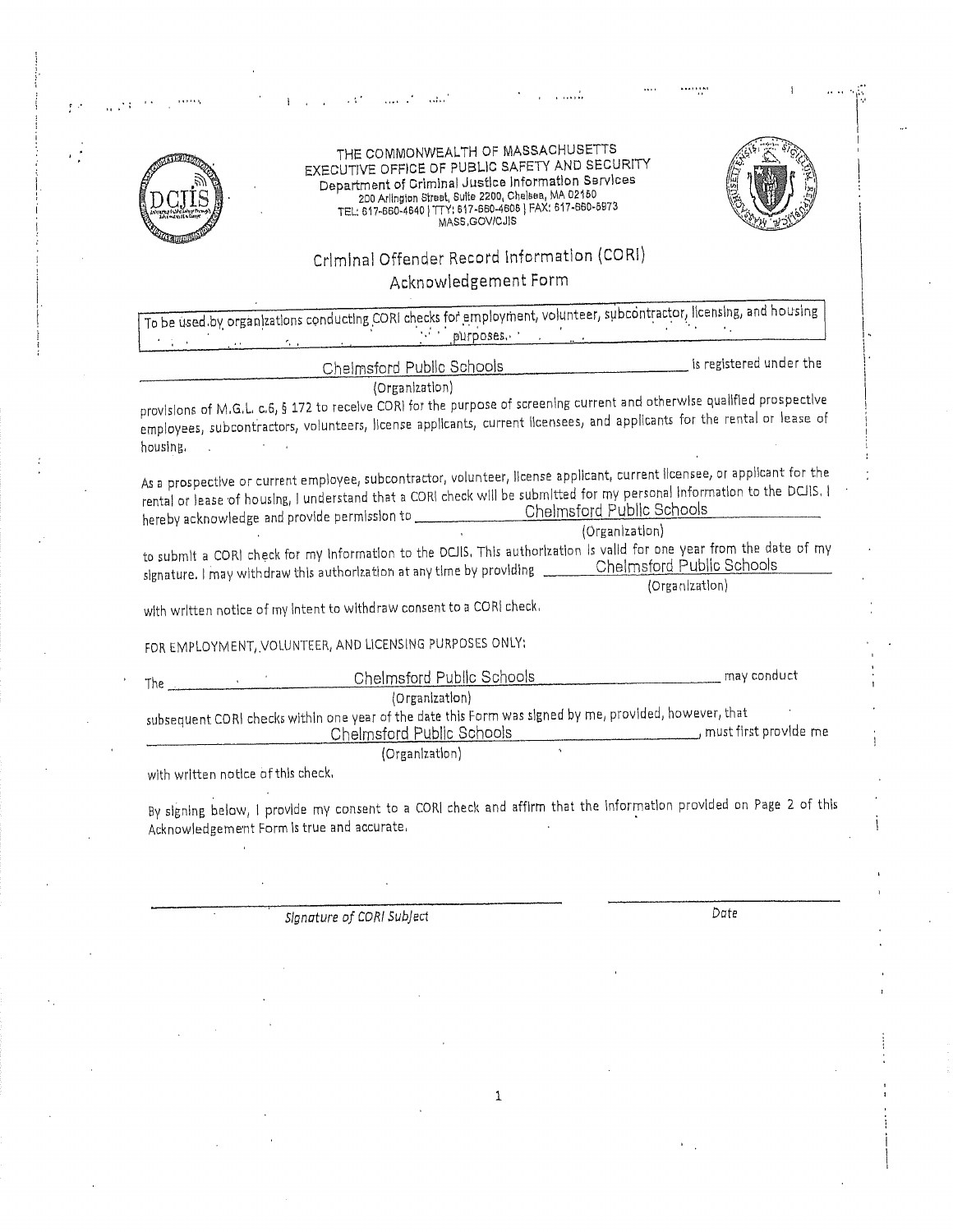| a comparative contract the second comparative contract of the property of the second contract of the second con                                                                                                                           | Le an Alexandria Brasile (B. B. Barr                                                                                                                                                                                            |
|-------------------------------------------------------------------------------------------------------------------------------------------------------------------------------------------------------------------------------------------|---------------------------------------------------------------------------------------------------------------------------------------------------------------------------------------------------------------------------------|
|                                                                                                                                                                                                                                           |                                                                                                                                                                                                                                 |
|                                                                                                                                                                                                                                           | THE COMMONWEALTH OF MASSACHUSETTS<br>EXECUTIVE OFFICE OF PUBLIC SAFETY AND SECURITY                                                                                                                                             |
|                                                                                                                                                                                                                                           | Department of Criminal Justice Information Services<br>200 Arlington Street, Suite 2200, Chaisea, MA 02150                                                                                                                      |
|                                                                                                                                                                                                                                           | TEL: 817-860-4640   TTY: 617-660-4608   FAX: 617-660-5973<br>MASS.GOV/CJIS                                                                                                                                                      |
| <b>RACK WAS ARRESTED BIEGN NEORMANIQ NEEDS ASSESSED.</b>                                                                                                                                                                                  |                                                                                                                                                                                                                                 |
|                                                                                                                                                                                                                                           | Please complete this section using the information of the person whose CORI you are requesting.<br>The fields marked with an asterisk (*) are required fields.                                                                  |
|                                                                                                                                                                                                                                           |                                                                                                                                                                                                                                 |
|                                                                                                                                                                                                                                           |                                                                                                                                                                                                                                 |
| Former Last Name <sup>2</sup> 1; 2000 compared to the form of the form of the form of the form of the form of the form of the form of the form of the form of the form of the form of the form of the form of the form of the form of the |                                                                                                                                                                                                                                 |
|                                                                                                                                                                                                                                           |                                                                                                                                                                                                                                 |
|                                                                                                                                                                                                                                           |                                                                                                                                                                                                                                 |
|                                                                                                                                                                                                                                           |                                                                                                                                                                                                                                 |
|                                                                                                                                                                                                                                           |                                                                                                                                                                                                                                 |
|                                                                                                                                                                                                                                           |                                                                                                                                                                                                                                 |
|                                                                                                                                                                                                                                           | * Last SIX digits of Social Security Number: ____ m ___ m ___ __ __ D No Social Security Number                                                                                                                                 |
|                                                                                                                                                                                                                                           |                                                                                                                                                                                                                                 |
|                                                                                                                                                                                                                                           |                                                                                                                                                                                                                                 |
|                                                                                                                                                                                                                                           |                                                                                                                                                                                                                                 |
|                                                                                                                                                                                                                                           |                                                                                                                                                                                                                                 |
|                                                                                                                                                                                                                                           | Mother's Full Name:<br>experience of the Current Address in the contract of the contract of the contract of the contract of the contract of the contract of the contract of the contract of the contract of the contract of the |
|                                                                                                                                                                                                                                           |                                                                                                                                                                                                                                 |
|                                                                                                                                                                                                                                           | Apt. # or Sulte: _______________ *Clty: ____________________________ *State: ________ *Zlp: __________________                                                                                                                  |
|                                                                                                                                                                                                                                           | <u>e di secolo della contra della composizione dell'alterno di contra della contra della contra della contra di c</u>                                                                                                           |
| The above information was verified by reviewing the following form(s) of government-issued identification;                                                                                                                                |                                                                                                                                                                                                                                 |
| .<br>1914-1914 valdus on mangarang termini menerit Manashas perang perang menerima mengenakan di mengenakan berasaa                                                                                                                       |                                                                                                                                                                                                                                 |
|                                                                                                                                                                                                                                           |                                                                                                                                                                                                                                 |
|                                                                                                                                                                                                                                           |                                                                                                                                                                                                                                 |
|                                                                                                                                                                                                                                           |                                                                                                                                                                                                                                 |
| Print Name of Verifying Employee                                                                                                                                                                                                          |                                                                                                                                                                                                                                 |
|                                                                                                                                                                                                                                           |                                                                                                                                                                                                                                 |
| Verified by:<br>Signature of Verifying Employee                                                                                                                                                                                           | Date                                                                                                                                                                                                                            |

 $\frac{1}{2}$ 

 $\sim 10^{-11}$ 

 $\hat{\vec{r}}$ 

 $\mathcal{A}^{\mathcal{A}}$ 

 $\frac{1}{2}$  .

 $\frac{1}{\sqrt{2}}$